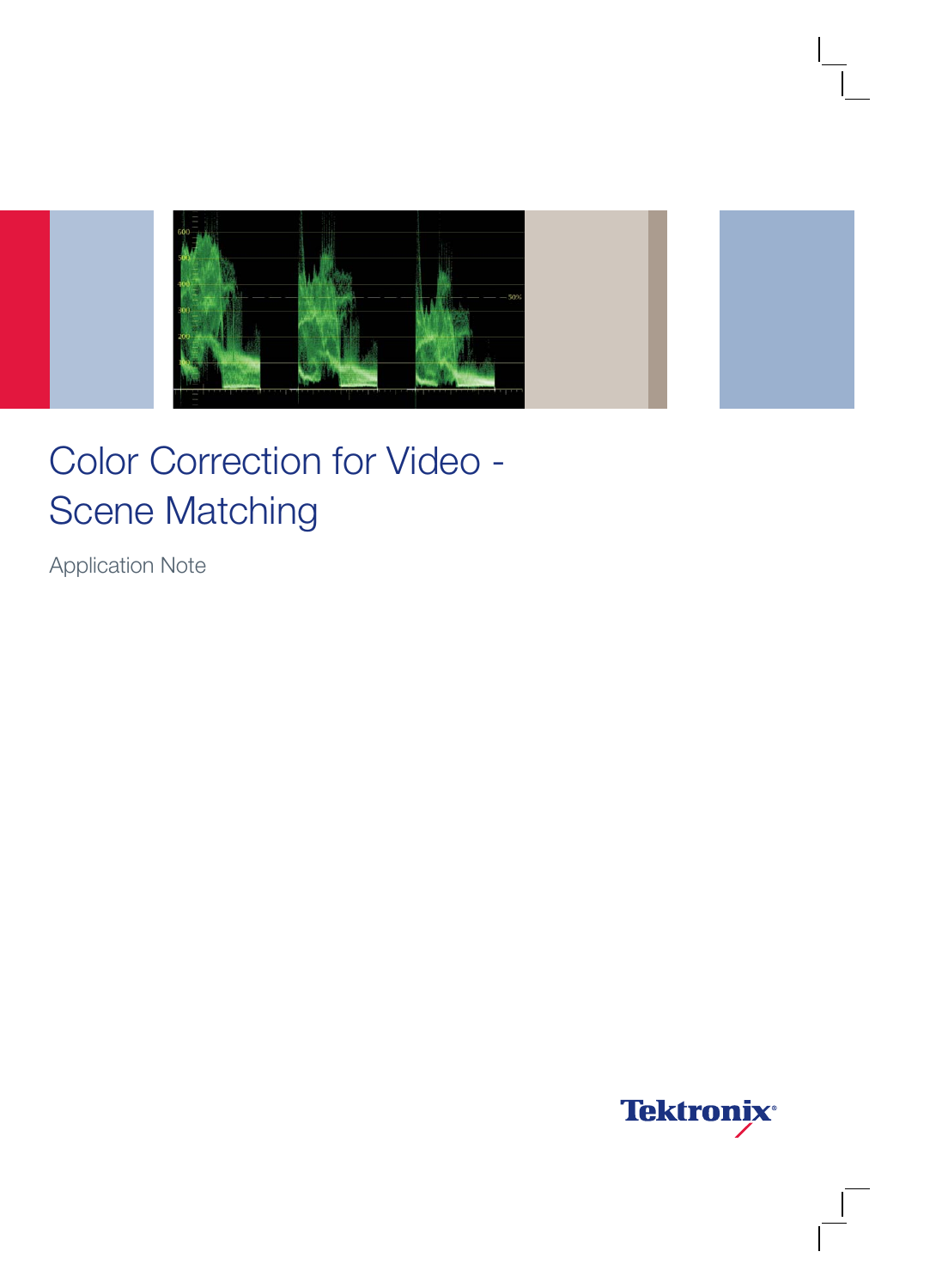## Application Note



Figure 1. This shot will be corrected slightly and matched to the cooler shot in Figure 2.



Figure 3. This is the RGB Parade Waveform image for the shot in Figure 1. Notice the prominent Red channel, compared to the green channel (the middle waveform) and the blue channel (to the far right.)

One of the color grading tasks that takes some real experience and skill to deal with is matching scenes. Lots of footage from dramatic TV shows, indie features and even corporate and marketing projects require making two shots in a scene look like they belong together even if they were shot by different cameras or at different times of day. Tektronix Waveform Monitors have a fantastic feature that makes this common but difficult – task much easier.

Normally, colorists save a still of one image that they're trying to match and will then cut rapidly back and forth between the reference scene and the scene they're correcting. This is the time-tested method for matching used by most of the colorists.



Figure 2. This shot was mis-white-balanced. Using Tektronix's Capture function, this shot will be corrected to match the image in Figure 1.



Figure 4. This is the RGB Parade image for the cooler image in Figure 2. Note that the blue channel is the strongest of the three color channels, but in Figure 3, the red channel is the strongest.

But, with a Tektronix waveform monitor, there is an amazing little trick that will save time and will get your footage to match very quickly with much less effort.

To demonstrate, we'll match these two shots (Figures 1 and 2). One is color corrected fairly faithfully – maybe a little warm – and the other is mis-white-balanced towards blue. Note the colors of the images and the way they're represented on the Tektronix RGB Parade Waveform monitors (Figures 3 and 4). Specifically, not the different levels of red, green and blue in each shot as seen in the waveform monitors.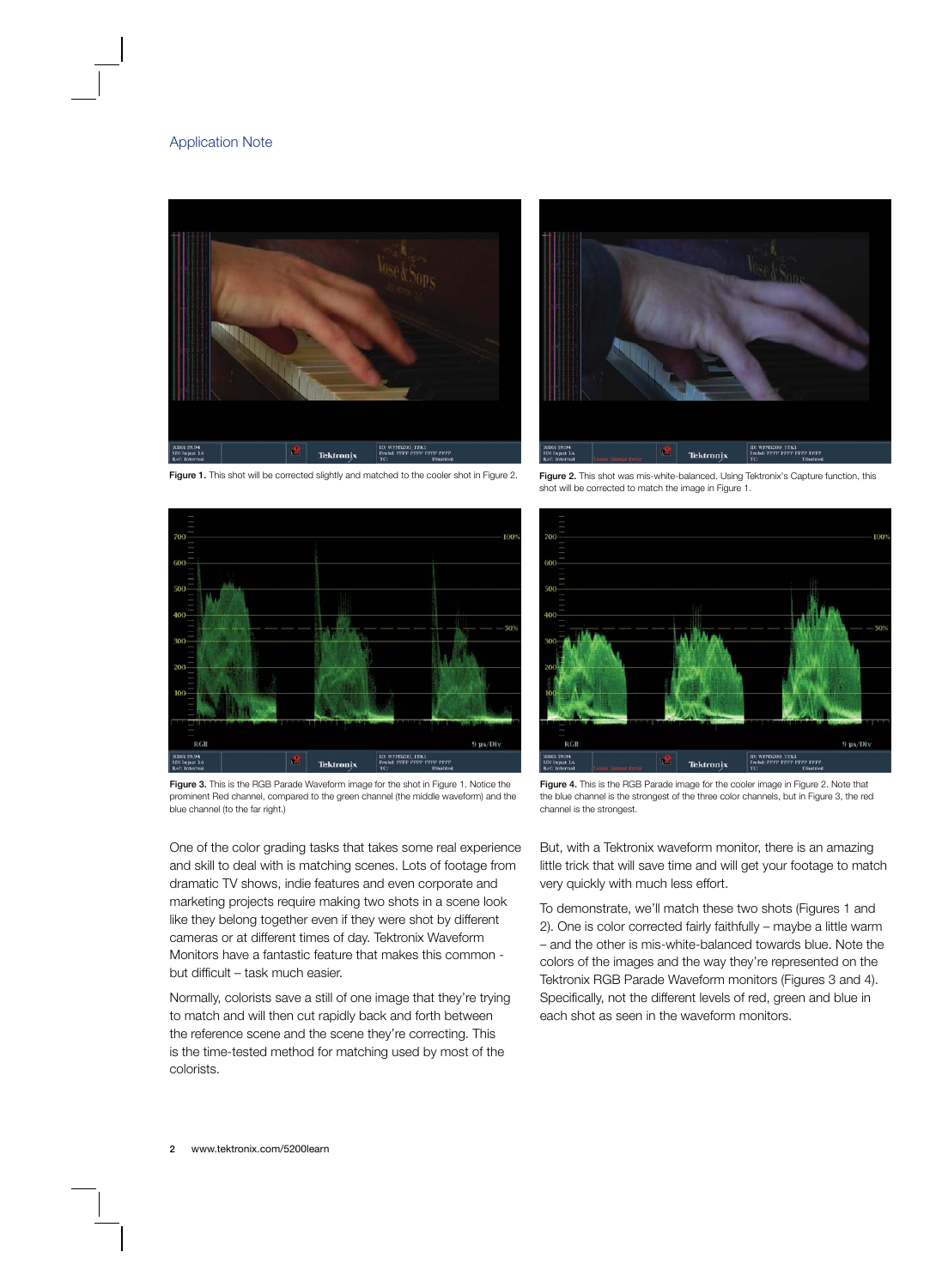

Figure 5. This is the RGB Parade waveform for the shot in Figure 1 after spreading the tonal range. Note the higher levels between Figure 3 and 5.

The first step will be to pick the shot closest to the final image and manipulate it in primary color correction to a satisfactory result. There's no sense taking the bluish shot too warm, for example. In this example, the warm piano image was chosen as the "hero" shot. The tonal range was spread at both ends using the shadow and highlight controls (Figures 5 and 6). This increased the contrast. Always take corrections a bit PAST



Figure 6. Tektronix WFM5200 showing an RGB Parade waveform with a vectorscope. This is a very common pairing of waveform displays for most colorists.

where you believe they should go and then come back to the "sweet spot." It's a little like focusing a camera. You don't really know if it's in focus until you've focused a little too close and a little too far, first. With the outer limits of my tonal range set, manipulate the gamma or mid-tones of the image to create a nice rich, well-exposed look.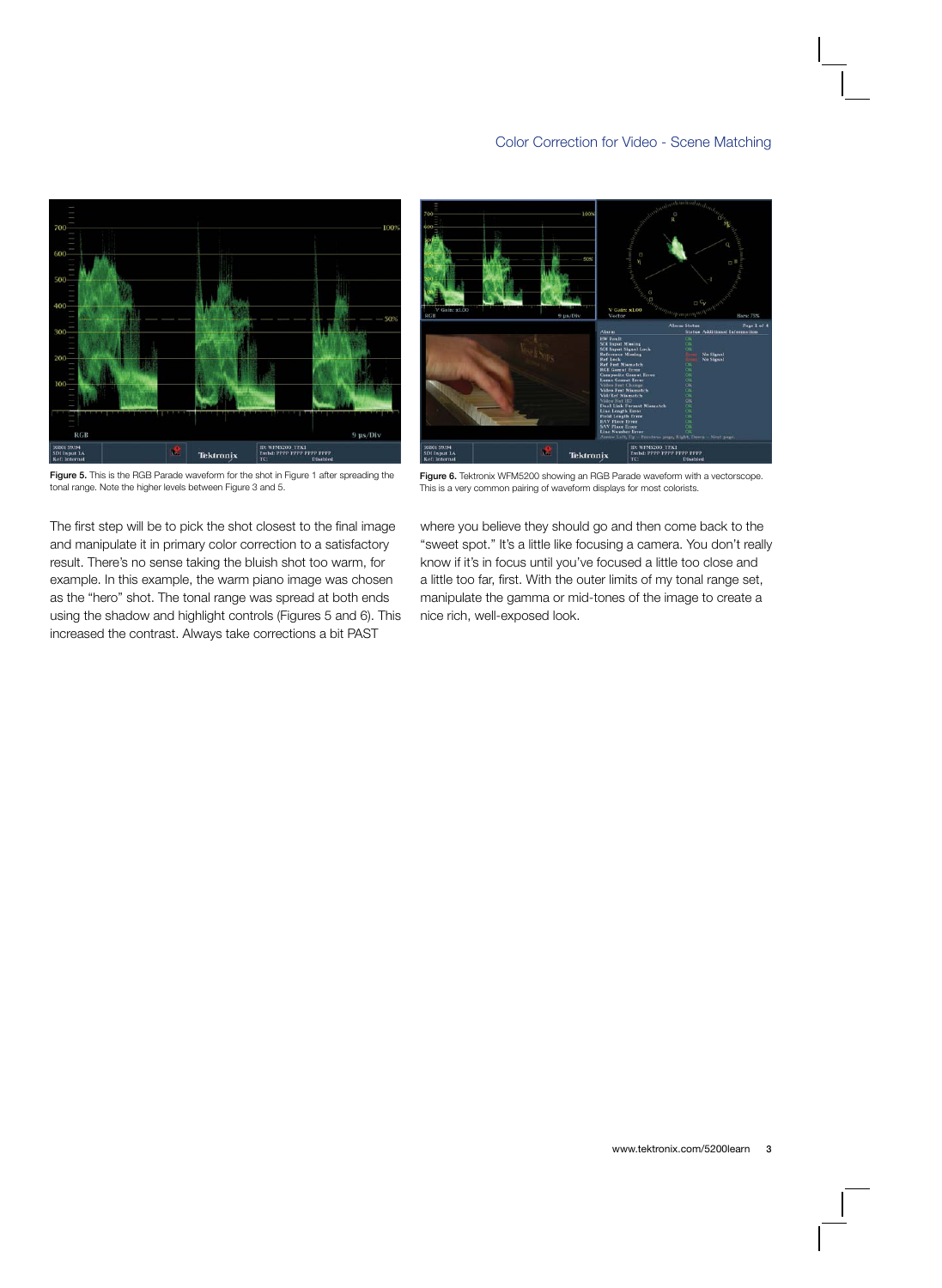

Figure 7. Vectorscope of the warmer piano shot. Notice that the trace leans towards the red vector.



Figure 8. Diamond trace display. Notice that the trace leans towards the red quadrant which is to the lower right. There is also some green (the upper left quadant), which along with the red indicates yellow.



Figure 9. The RGB Parade waveform in the top left corner shows that the image has quite a bit of red in it. The red channel is stronger, but that is to be expected with the prominence of the flesh tones in the hand and the warmth of the wood in the piano.

Now that the tonal range is set the image should be balanced. It's a little warm. The warmth is indicated by the elevated levels in the red channel compared to the others (Figure 9). You can also see the warmth in the vectorscope, as the trace leans toward the red vector towards the top left of the vectorscope

(Figure 7). You can even see this warm balance in the diamond display (Figure 8). If the trace in the bottom diamond leans toward the right – with this RED indicator here – then the image is warm. This warmth is not a bad thing. Since there is a lot of wood and there are flesh tones, the image should be fairly warm.

To the right in the top diamond indicates a blue balance. Balance out some of that warmth using the trackballs or color wheels by pulling the center of the color wheel down towards the blue vector. To eliminate a cast, move the color wheel in the opposite direction of that cast. The diamond display shows black levels and balance at the intersection of the diamonds. White levels or highlights are indicated at the top of the top diamond and the bottom of the bottom diamond. Midtones are indicated across the center of both diamonds at their widest point.

Use the RGB parade waveform to set the balance. Though you can and should look at more than one display as you work. This is very easy to do on the WFM5200, which can show two trace displays side by side. The 7000 and 8000 series Tektronix scopes are capable of showing four trace displays at the same time. Having multiple views of different waveform displays is critical to the way most colorists work.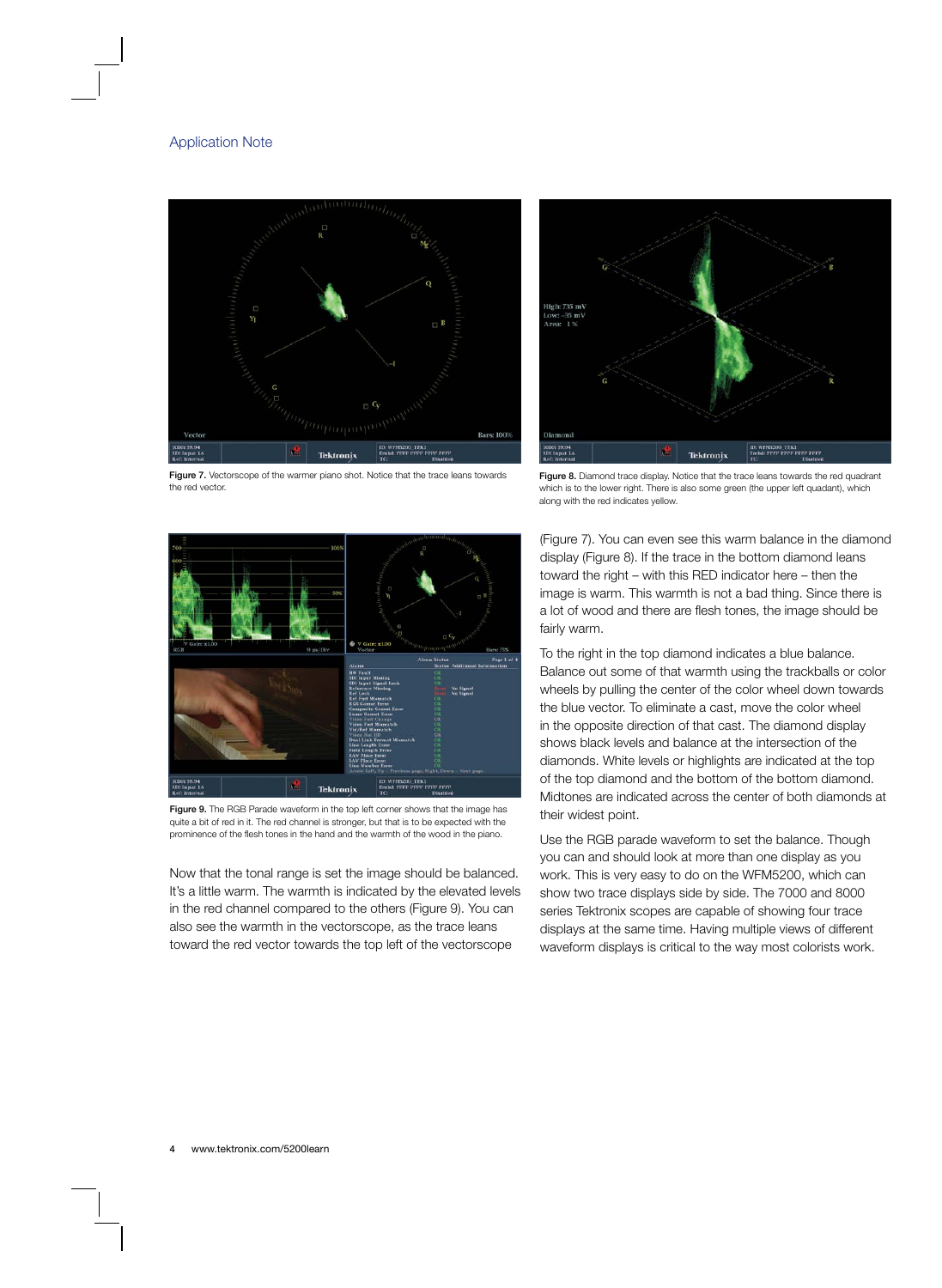



Figure 10. Using the LQV display.

Figure 11. This RGB Parade shows a well-balanced flesh tone, with slightly more red than green and slightly more green than blue.



Figure 12. This is the final corrected image with a wider spread in the tonal range, finessed midtones for a nice exposure and "feel," and a color balance that is not as saturated and red.

To find a white and black point use Tektronix's exclusive Luma Qualified Vectorscopes (LQV) (Figure 10). The LQV displays are like regular vectorscopes, except for one important distinction. LQV displays allow you – through menus or presets – to restrict the display of the trace so that it only shows you a specific portion of the tonal range. For example, you can set the LQV display to only show you the shadows, or only the highlights. Create a preset with side by side LQV displays (or download the presets from the Tektronix website) with one displaying just the shadows and one displaying just the highlights. Then use your color wheels to dial the trace right into the center of the display for an easy color balance.

In the RGB Parade, look at the bottom of the three cells – R, G and B (Figure 11) – in the waveform and adjust the individual R, G and B shadow levels in your color correction software. The trace in each color channel should barely touching the 0 line. No higher, no lower. This means the blacks are balanced. In most images, if the shot was balanced, the tops of each channel in red, green and blue would also basically match, but there is so much skin tone and matching warm wood tone, that the red channel should be elevated, and there's a lot of yellow in wood and skin, so the red and green should both be higher than blue, which is the opposite of yellow, so this angle between red, green and blue is actually perfect and indicates a good skin tone and warmth (Figure 11).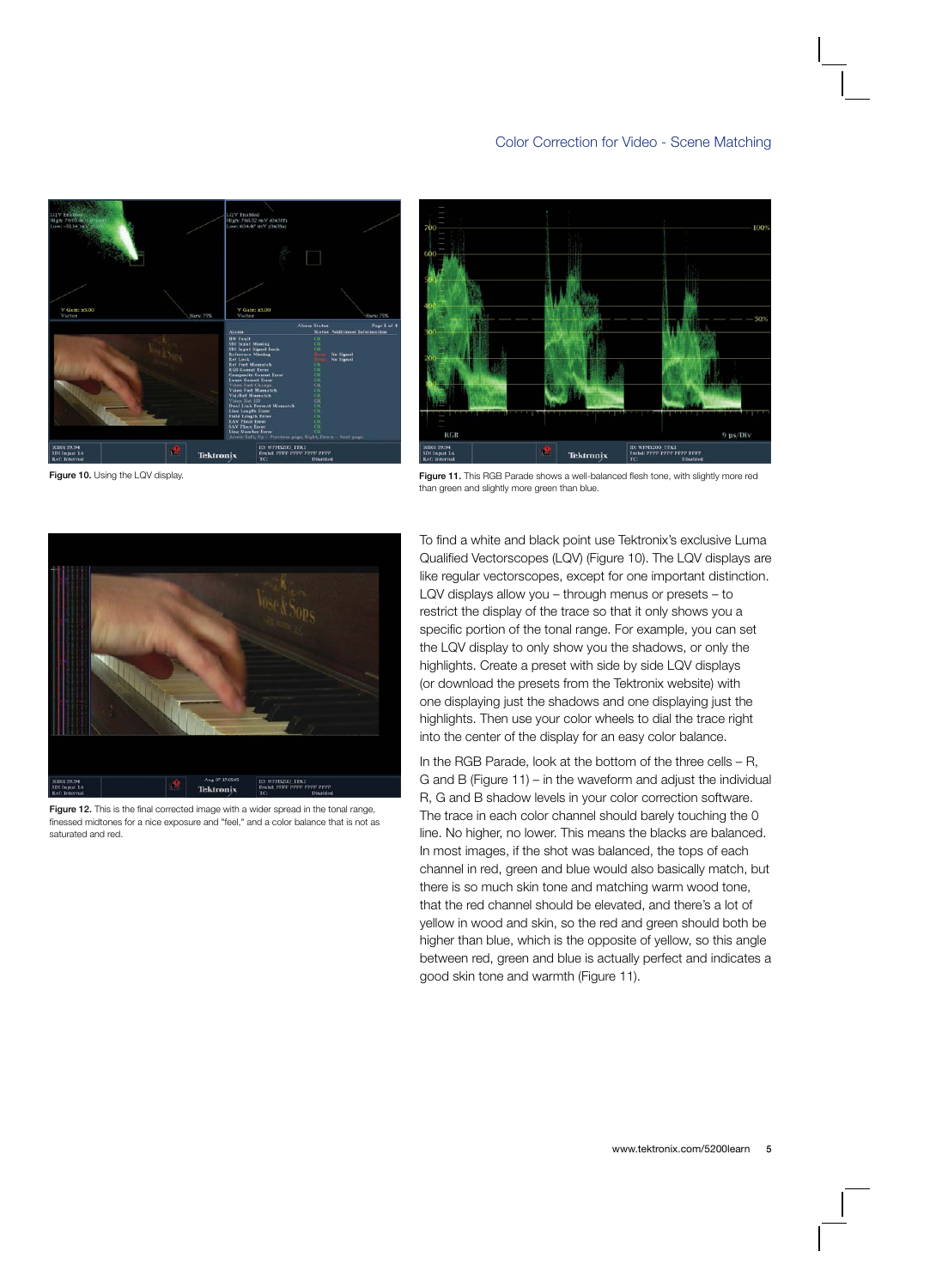

Figure 13. This is the mis-balanced image we will match to Figure 12.



Figure 15. The Capture button is at the bottom, on the right side.



Figure 17. When you switch your software to display the live image to be matched, the default color of the trace of the live image is green. In this image you can see the green trace of the cool image overlaid on the golden trace of the warm, captured image.



Figure 14. This is the RGB Parade Waveform for the shot in Figure 13. Note the relative positions of the red, green and blue channels compared to the levels in Figure 11.



Figure 16. When you capture an image, the default color for the trace is gold.

Compare the corrected "hero" shot (Figure 12) to the "cool" shot (Figures 13 and 14). The discrepancies are pretty obvious.

Before starting the matching correction, capture the corrected "hero" image as a reference on your Tektronix waveform monitor. On the WFM5200 – and on MOST Tektronix Waveform Monitors - there is a Capture button on the face of the instrument (Figure 15). Pressing that button will cache or store that image in the waveform monitor (Figure 16). This is better than a still frame in your color correction software because the WFM 5200 can now overlay the LIVE feed from your system on TOP of the captured still. No need for a switcher or special software or rapidly punching back and forth. You can simply see the captured image as a GOLD trace on the waveform display while the LIVE display is layered on top of it as a green trace (Figure 17).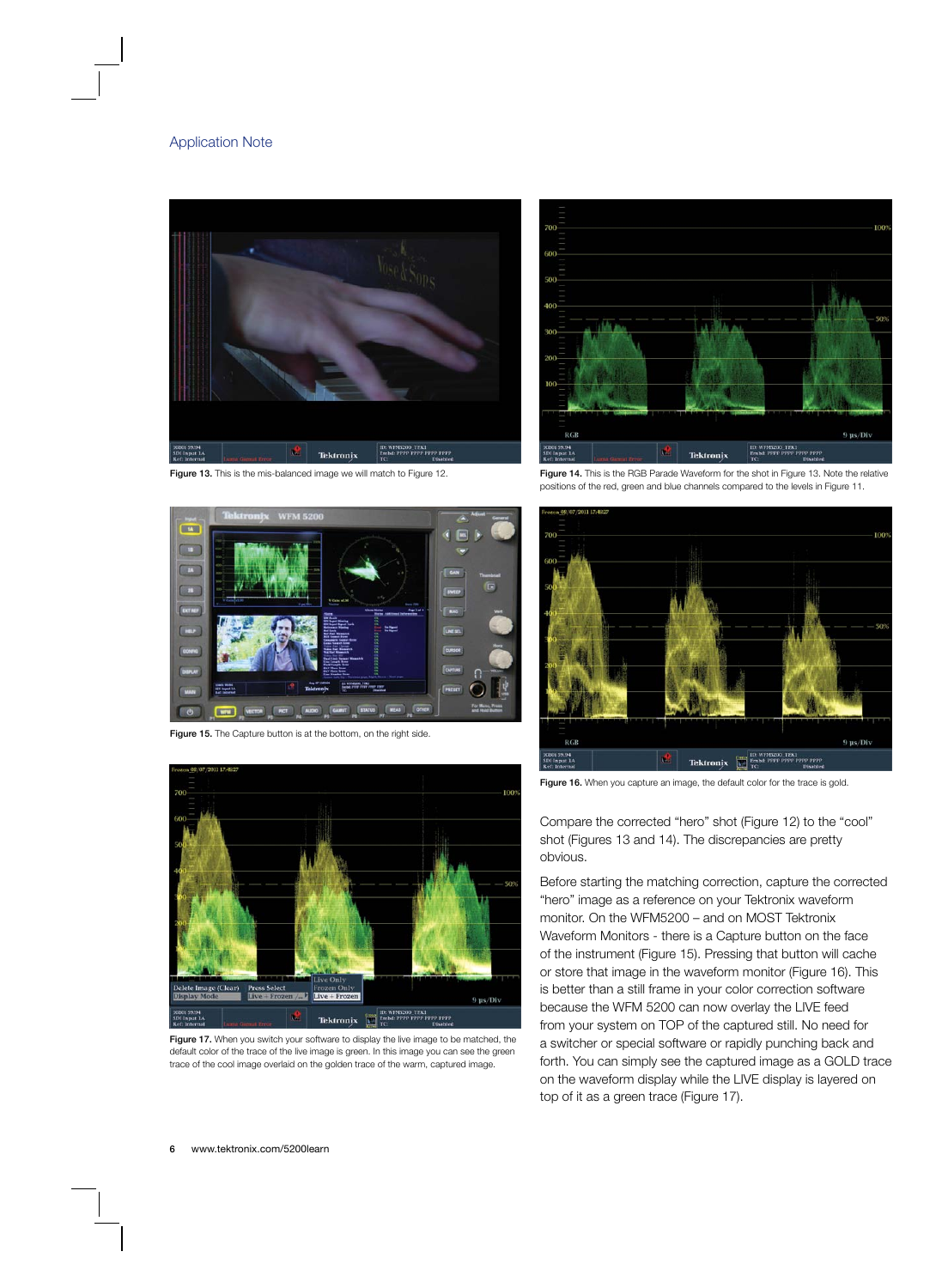

Figure 18. Note that the levels between the red, green and blue channels of the gold trace and the green trace match quite closely.



Figure 20. This is a split screen between the two original shots, Figure 1 and 2, after using the Capture button to compare the RGB Waveforms of the two images and correct them.



Figure 19. Match the green live trace to the gold captured trace.

When you combine the gold trace with the green trace, the combined brightness can be a little high, so you might want to create a preset for this where you lower the trace brightness (Figure 18). Then save that setup as a preset, name it, and you can call it up very quickly next time you want to use this technique. Pretty cool.

The captured reference image is saved and the live image is layered on top. With the images superimposed, matching them is pretty simple. Use the RGB lift, gamma and gain controls in your color correction software, or use Curves, to adjust the levels of each color channel so that the green and gold trace in each color channel basically lines up. Find some shapes in the trace that you can match in each color channel (Figure 19). At the end of the balance, look at the split between the two (Figure 20).

Contact a local Tektronix representative or distributor and give this a try. This can transform your color correction process. Be sure to check out the on-line demo of the Tektronix WFM5200 and the rest of the videos on Color Correction on the Tektronix web site at www.tektronix.com/5200learn.